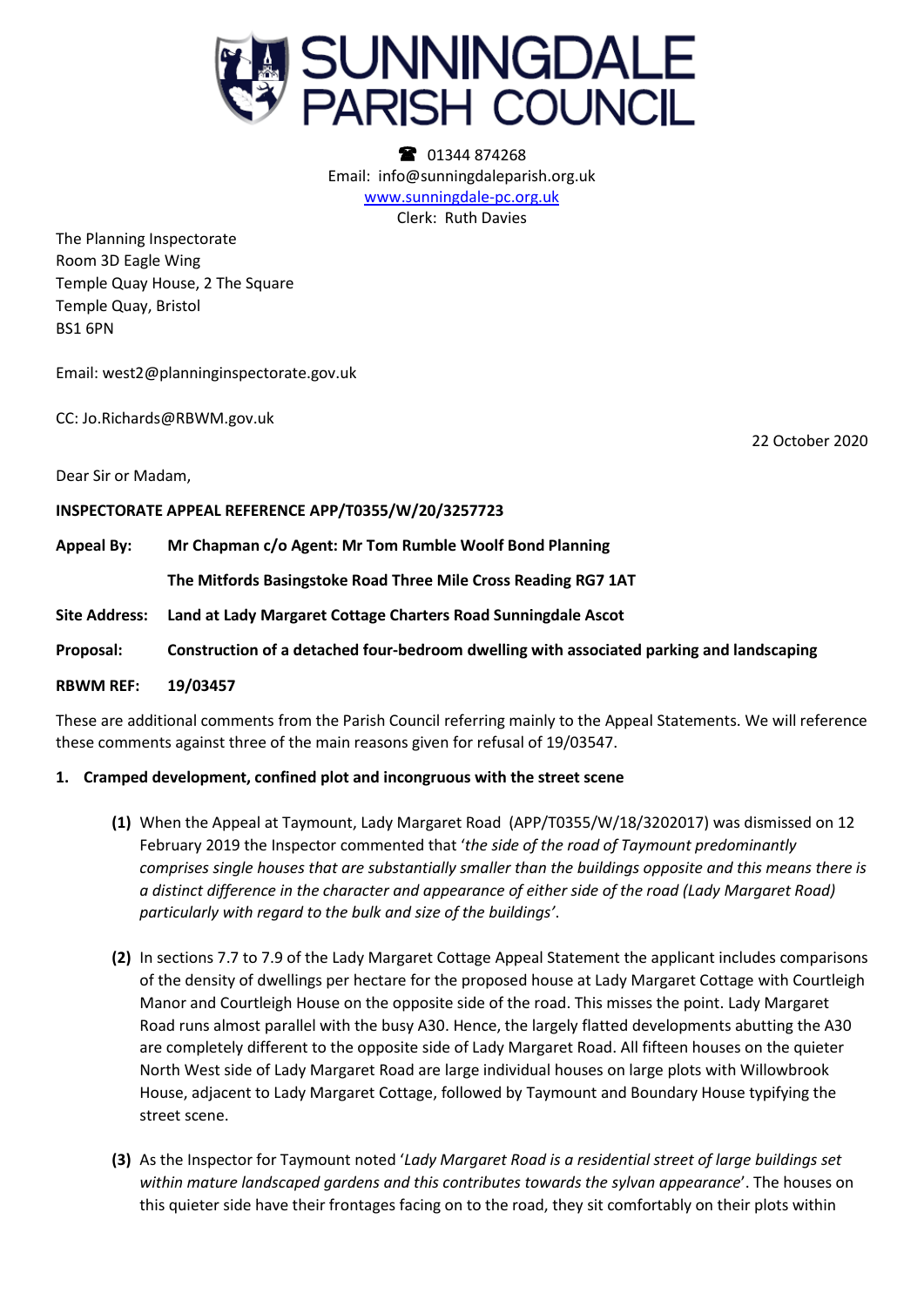mature gardens. By contrast, the proposed new house at Lady Margaret Cottage can only fit on the small sub divided plot by positioning it awkwardly at right angles to the street.

**(4)** In section 7.2 the Appeal statement compares the ridge height of the adjacent Willowbrook House at 10.4 metres with the proposed development at Lady Margaret Cottage with a ridge height of 8.5 metres. (we note that the drawing (ref: YI/19.03/BD/12) included in 19/03457 states a new proposed ridge height of 59.8. Although height is considered in a following section it should be mentioned that the other houses along this side of the road are not in close proximity to other dwellings and certainly not next to a bungalow.

# **2. Impact on protected trees**

# **(1) Tree roots**

We note that the Arboricultural Appeal Statement mentions in:

- **i.** section 6.1.1 that '*The trees roots from T6 and T7 will extend across the entire rear garden of Lady Margaret Cottage'*
- **ii.** section 6.6.3 that '*a minor infringement of 8 square metres of the rooting area would be lost to the proposed dwelling'.*  It is understood that the RPA of TPO trees should not be infringed and that is why they are clearly shown. We are also unsure how 8 square metres can be described as minor.
- **iii.** section 7.5 that '*the location of the proposed dwelling would require the loss of some tree roots'.*

Reading the above statements, which have been submitted in support of the construction of the new house, it must be recognised that the TPO trees, all of which are in full public view, will be adversely and severely affected by the development.

## *(2)* **Shading**

The proposed elevation of the side of the new house that would face Lady Margaret Road contains eight large windows. These comprise a living room, dining room and two bedrooms and therefore include many of the main habitable rooms of the property. There is a ninth window on this elevation for the ground floor sitting room. The TPO beech trees are situated immediately to the East of these rooms. It is expected that they will be so close that it will be possible to open a window and touch the tree. The beech trees will cast shadow over the new property for the entire morning. This is accepted in the Arboricultural Appeal Statement (6.9.3) : *'A shading assessment would only confirm that the trees would cast shade across the garden in the morning…'*

This same report includes under section 6.9.3 a photograph showing the shade from one of these trees taken on June 29th at 12.51pm and states that '*shading will not have a significant impact on the lifestyle of the occupants…'*

A photograph such as this one taken with the sun almost directly overhead in mid-summer is hardly a representative picture.

The tree directly next to this side wall is a 19-metre-high beech tree. The Parish Council would expect planning applications from future residents to either prune or fell this tree and the adjacent tree should this development be permitted.